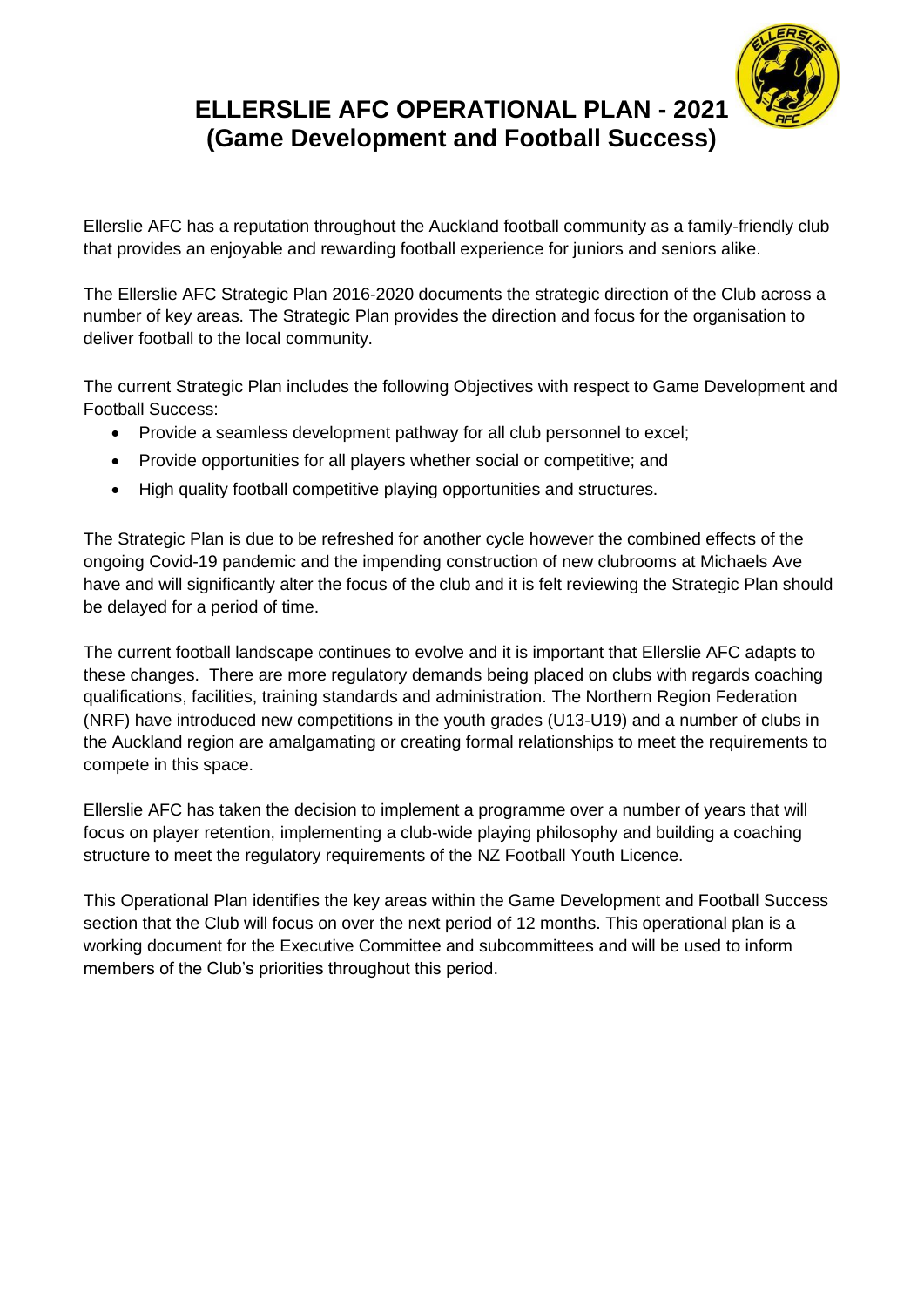#### **Mission:**



To promote opportunities for involvement in football, both on and off the pitch, for the benefit community.

#### **Vision:**

To create a sustainable footballing environment within which our community can participate, succeed and support.

#### **Values:**

**Positivity** — Providing a positive and enjoyable environment on and off pitch **Respect & Integrity** — Throughout the club, on and off the pitch **Excellence** — Encourage all participants to be the best they can be **Innovative** — Forward thinking and progressive **Unifying** — Providing collaborative opportunities to our community

#### **Membership:**

As at the end of the 2020 season, Ellerslie AFC comprised of the following:

- Junior teams  $-81$  teams (U5 U12 grades)
	- 27 boys teams (U9 U12 grades)
	- 10 all girls teams (U9 U12 grades)
- Youth teams 14 teams (U13 to U17 grades)
	- 9 boys teams
	- 5 all girls teams
- Senior teams 23 teams
	- 18 men's teams including the NRFL Division 1 Men's 1<sup>st</sup> team
	- 5 women's teams including the NRFL Conference Women's 1<sup>st</sup> team

Ellerslie AFC's total playing membership is 1401 comprised of 1013 Junior and Youth players and approximately 488 Senior players.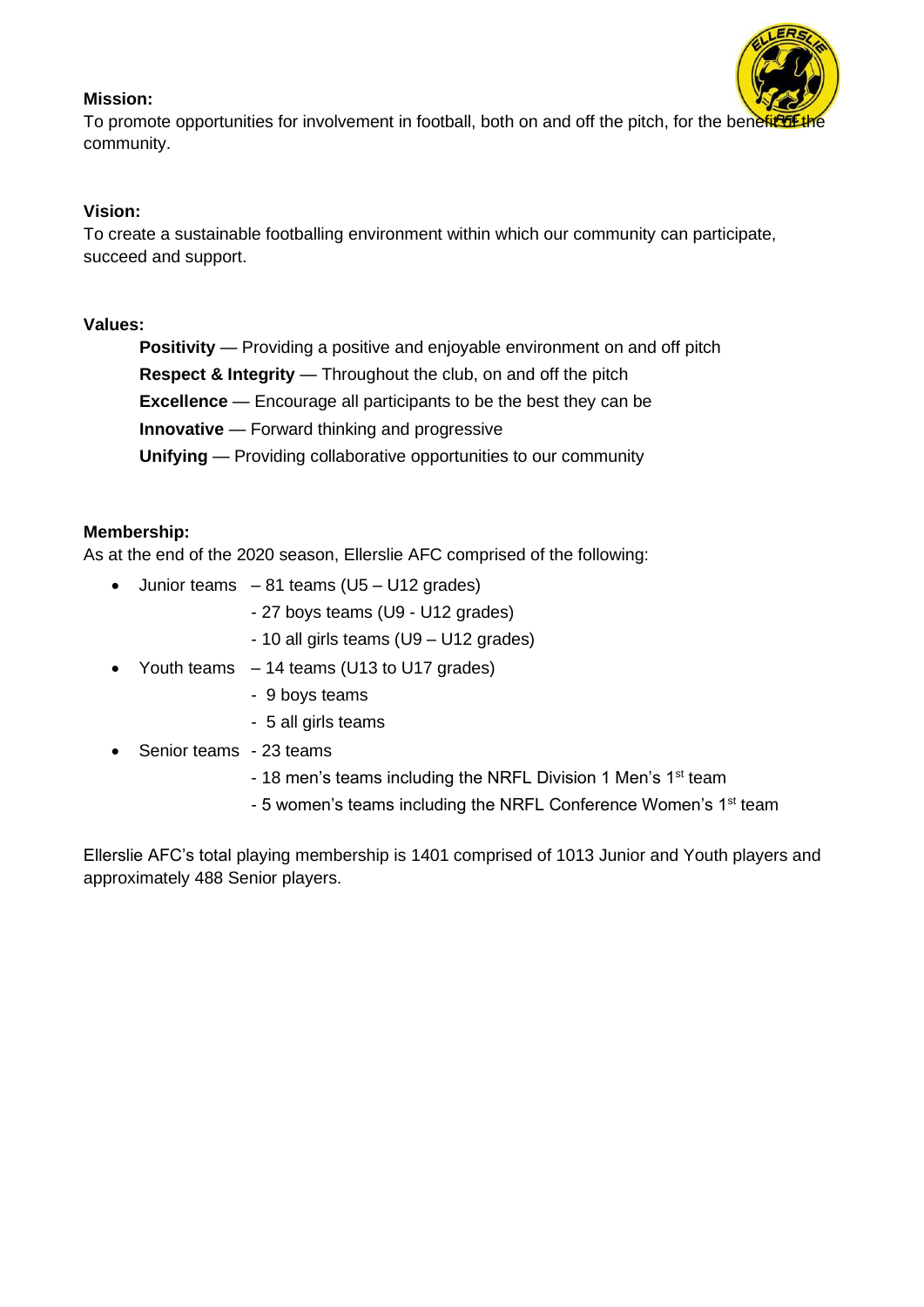### **Game Development and Football Success**



The 2020 season has been severely disrupted by the Covid-19 pandemic. Many teams in the Cut only played 50% of the matches they would expect to play in a normal season. The full impact of these disruptions will not be known until 2021 but it is expected that registrations for the 2021 season will be reduced as parents and players decide not to commit to paying for a full season.

Retention will therefore be a key focus for the Football Department. The Club must strive to provide opportunities for players of all levels to participate and enjoy as full a season as possible in 2021.

The Club has committed to implementing a longer term, phased approach to player development with an initial focus on the junior grades and working through the youth and senior sections of the Club.

The priority for the Football Department for the next 12 months will continue to be in the following areas:

- Player development
- Coach development

### **Player Development**

a) Implementing a Playing Philosophy and Style of Play

The Football Department has developed a Football Philosophy for Ellerslie AFC (see Appendix 1) along with a Team Playing Model and Periodised Training Plans. These documents give a structure for implementing a season long training programme based on a defined style of play. The objective through the next 12 months will be to instruct the coaches on the Philosophy and Playing Model while implementing the Training Plans across key junior and youth grades.

b) Player Retention

The Club will continue to focus on player retention.

As highlighted above, the 2020 season has been significantly disrupted by Covid-19 and ensuring as many players as possible return to play in 2021 is important for the stability of the Club. Of particular focus will be retention in the junior grades (U8-U12) for both boys and girls. The players and parents in these grades must be engaged to improve their football experience to reduce the risk that they stop playing football or move to other clubs. The Club has initiated steps to improve the personnel, training, facilities, equipment and communication offered to these teams in 2020 and this will continue through 2021.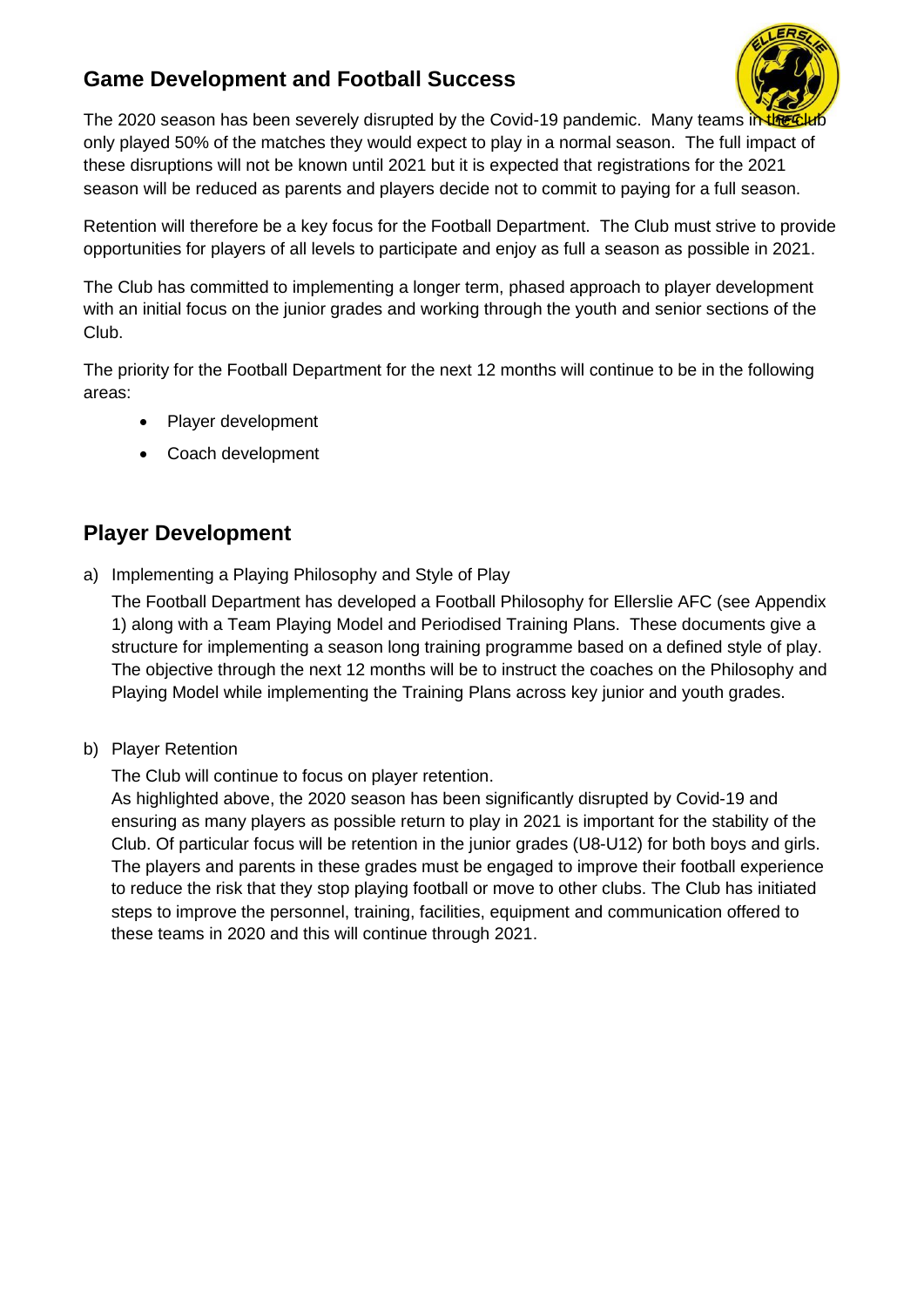c) Talent Development Programme



The Club has begun the process of meeting the requirements of the NZF Talent Dev Programme (TDP). The plan is to be in a position to meet the regulatory demands of TDP for the 2022 season in a stepped manner.

A major component of TDP is the number of training sessions per week that players must attend. Beginning at the junior level, the Club has implemented different options for the training of players at different levels. This will be a mix of individual and team-based sessions to meet the TDP requirements.

Key to this initiative is the selection of the coaches for the best teams in the U9-U12 grades. The coaches of these teams will be central in instilling the Club's playing philosophy and will be required to attain the necessary coaching qualifications to meet the TDP regulations. These coaches will be contracted to deliver significantly more football than in previous seasons and will be compensated accordingly.

| Goals                                                                                                                                                                | <b>Operational Targets</b>                                                                                                                                                                                                                                                                     |
|----------------------------------------------------------------------------------------------------------------------------------------------------------------------|------------------------------------------------------------------------------------------------------------------------------------------------------------------------------------------------------------------------------------------------------------------------------------------------|
| <b>Football Philosophy</b><br>Implement a defined Football Philosophy and<br>Playing Model throughout the club.                                                      | Early appointment of coaches for key grades<br>for the 2021 season<br>Instruction of the Philosophy, Playing Model<br>and Training Model to coaches<br>Finalisation and execution of session plans<br>for 2021 season                                                                          |
| Retention<br>Focus on player retention. This is across the<br>entire club however a key focus will be on the<br>Junior grades (U8-U12) for both boys and girls.      | As much as possible provide playing and<br>$\bullet$<br>training opportunities for players and teams<br>Identify and appoint appropriate coaches for<br>$\bullet$<br>Junior grades with requisite compensation<br>Ensure early communication with parents and<br>players in the targeted teams |
| <b>Talent Development Programme</b><br>Continue the implementation of a phased<br>approach to meeting the regulatory<br>requirements of the TDP for the 2022 season. | Engage with NRF and work alongside their<br>staff to formalise a realistic timeline<br>Appoint coaches for Junior & Youth grades<br>and communicate any changes due to TDP<br>plan<br>Communicate effects of any changes to<br>parents and players                                             |

This will be achieved by:

- Football Philosophy and Playing Model
	- Responsibility: Director of Football, Director of Coaching
- Player retention
	- Responsibility: Director of Football, Director of Coaching
- Implement initial elements of Talent Development Programme Responsibility: Director of Football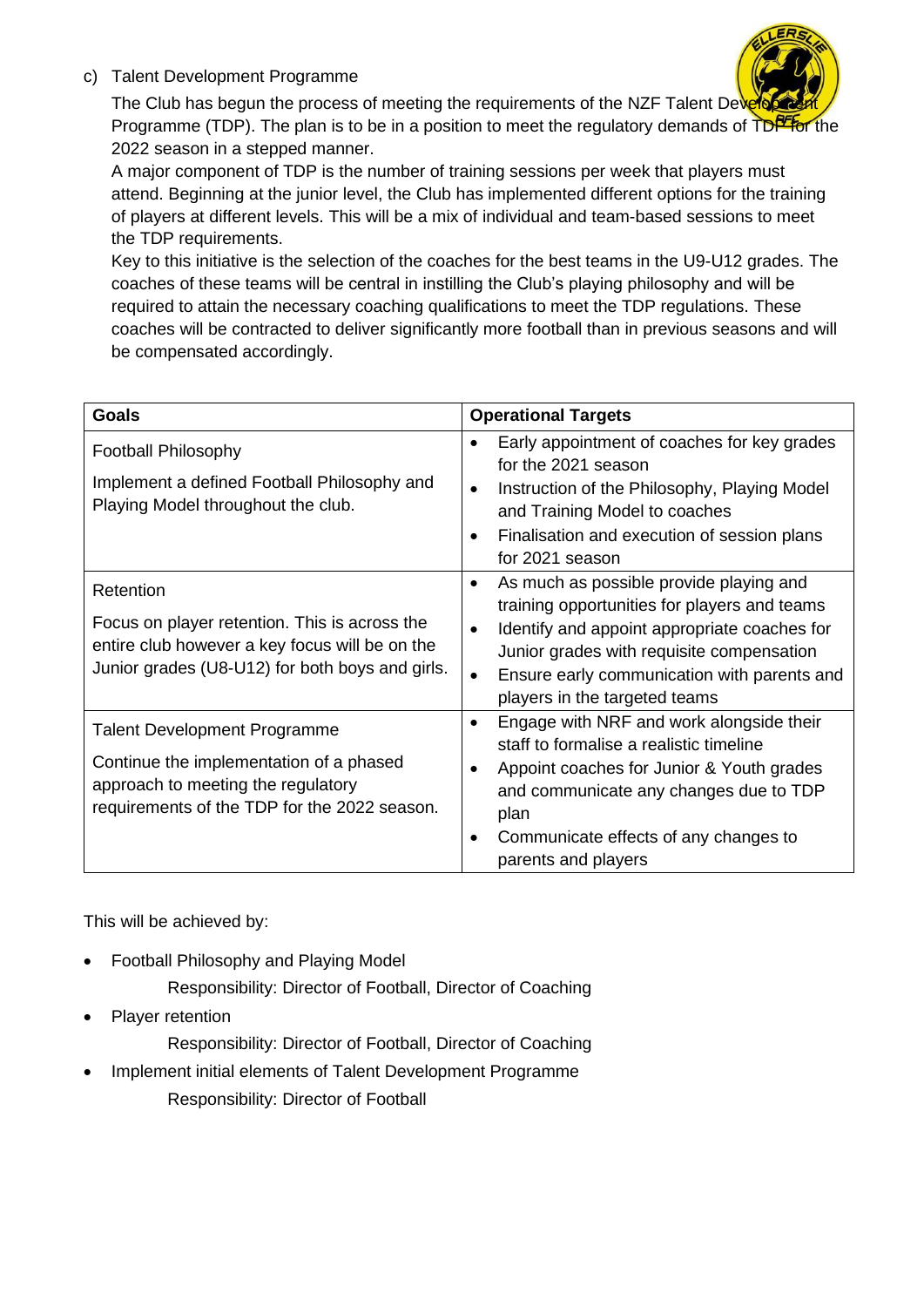### **Coach Development**



Ellerslie AFC firmly believes that the development of coaches is essential to the improvement our players and to the future success of all teams throughout the Club. The long term objective is to identify and develop enough qualified coaches to cover the Club's entire coaching requirements. To meet the regulatory requirements being imposed by the Federation the Club needs its coaches to gain the requisite coaching qualifications. Acquiring these qualifications requires coaches to invest reasonable amounts of time and money and the Club must provide a supportive environment to assist them. Development of coach educators that are able to facilitate NZF courses will make a significant difference in the ease of coaches getting qualified.

For coaches of community teams the Club will continue to implement a programme of workshops and junior courses to prepare for the season.

| <b>Goals</b>                                                                                                                                                 | <b>Operational Targets</b>                                                                                                                                                                                                                |
|--------------------------------------------------------------------------------------------------------------------------------------------------------------|-------------------------------------------------------------------------------------------------------------------------------------------------------------------------------------------------------------------------------------------|
| <b>Develop Coach Educators</b><br>Upskill in-house coaching staff to be in a<br>position to deliver NZF coaching courses to<br>Ellerslie AFC coaches         | Engage with the NZF Coaching Department<br>٠<br>to create a programme to develop in-house<br><b>Coach Educators</b><br>Formulate a programme to deliver the<br>$\bullet$<br>required courses for club coaches                             |
| <b>Qualified coaches</b><br>Plan a programme to ensure there are enough<br>qualified coaches to meet the requirements of<br>the TDP by 2022                  | Identify key coaches to progress and meet<br>$\bullet$<br>the TDP requirements with respect to<br>coaching qualifications<br>Implement a programme in 2021 to get an<br>$\bullet$<br>appropriate number of coaches enrolled on<br>courses |
| <b>Courses and Workshops</b><br>Implement a programme of courses and<br>workshops to assist Junior and Youth coaches<br>$\cdots$<br>—<br><b>ALL 1</b><br>. . | Continue to deliver workshops for Junior and<br>$\bullet$<br>Youth coaches prior to, and during the 2021<br>season<br>Design and distribute age appropriate<br>$\bullet$<br>coaching manual to coaches prior to the<br>season             |

This will be achieved by:

Develop Coach Educators

Responsibility: Director of Football

- Increase the quantity of qualified coaches to meet the requirements of the TDP by 2022 Responsibility: Director of Football, Director of Coaching
- Implement a programme of courses and workshops to assist Junior and Youth coaches Responsibility: Director of Coaching

Signed:

Fred de Jong Director of Football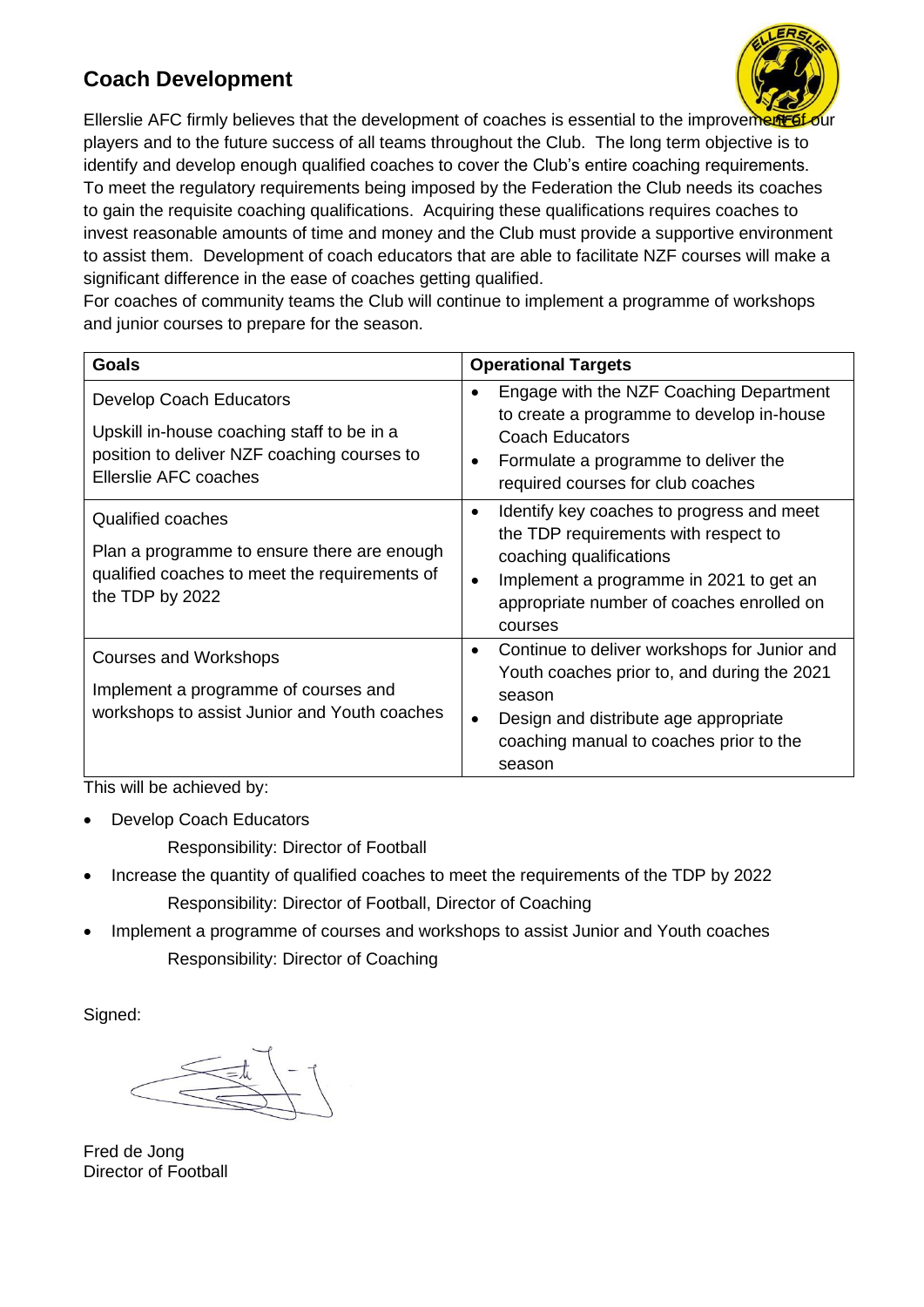### **Ellerslie AFC - Football Philosophy**

#### Vision:

Football for Life

#### Mission:

To produce players that can compete at all levels, exhibiting the values of Ellerslie AFC; Respect, Positivity, Unity

#### Philosophy:

Creative football, played at a high tempo

#### How: Through -

- 1. Supportive Environment
- 2. Superior Technical Ability
- 3. Personal Decision Making
- 4. Performance Over Results
- 5. Enjoyment
- 1. Supportive environment

At Ellerslie we believe that it is important to create an environment where players are supported through both positive outcomes and mistakes. Players must be comfortable to take risks, feel it is ok to fail and then try again. Such an environment will spur on motivation to attempt new things and develop.

2. Superior technical ability

A key focus at Ellerslie is on improving the technical ability of our players. We believe that sound technique, the ability to control the ball, dribble, pass and shoot with a variety of parts of the body, is fundamental in producing competent footballers.

3. Players making their own decisions

Through the development of players at Ellerslie we want to allow the player as much as possible to make their own decisions on the field. Players that are allowed to succeed, and fail, through their own choices are given the opportunity to maximise their learning.

4. Performance over results

The emphasis at Ellerslie in the junior and youth grades is the development of the players and not the results of the game. The way the individual player is performing and the way the team is playing is more important than winning.

5. Enjoyment

At Ellerslie we want to ensure that players get the most out of their football experience. Players must feel safe and at home at the club. The players can then relax and enjoy playing football as part of a team.

Our vision at Ellerslie is to create an environment where players can learn, be challenged, succeed, enjoy themselves and feel included.

An environment where they enjoy playing football for life.

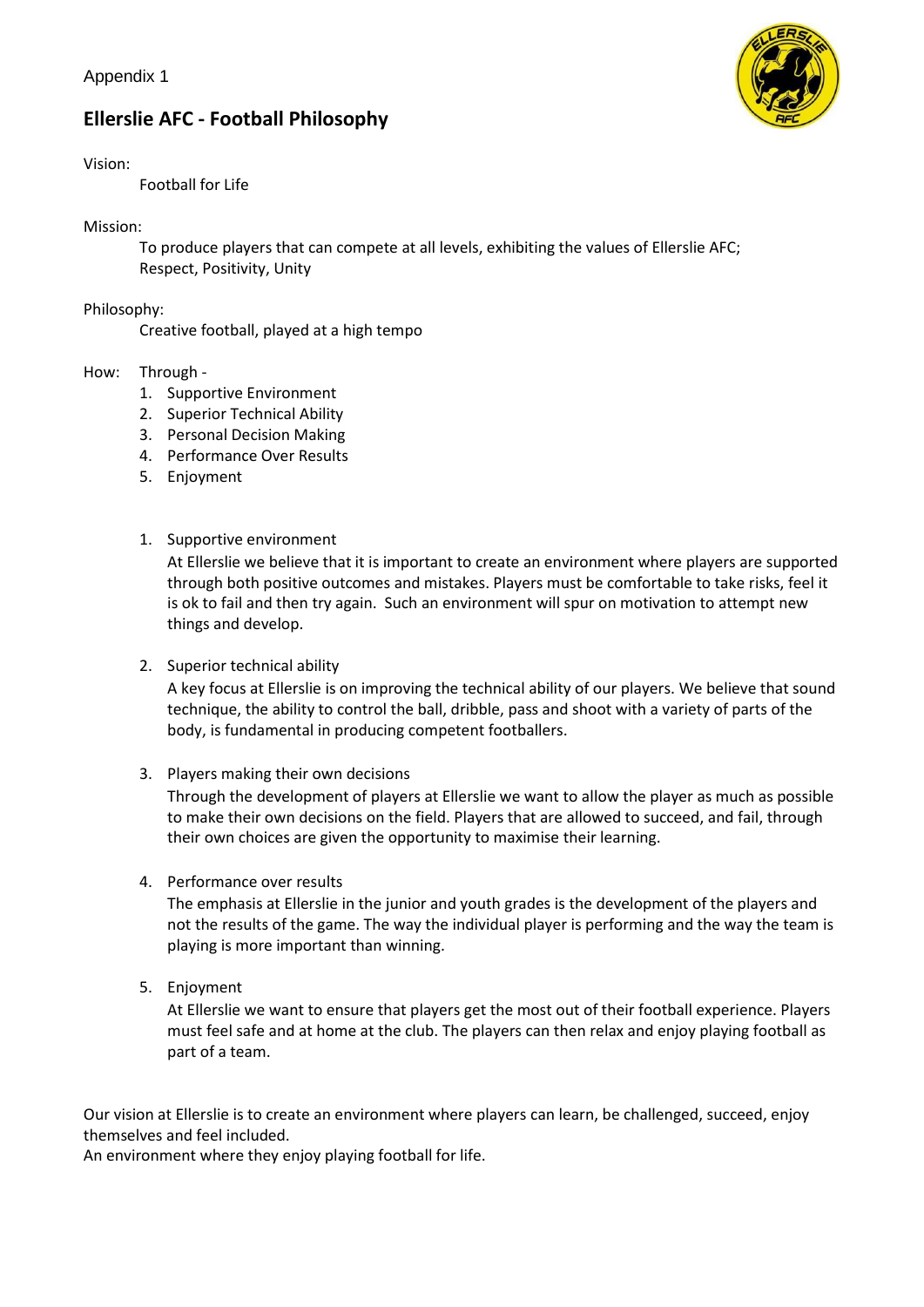# Team Model – Ellerslie AFC



# Philosophy

Football is…. an exercise in the appreciation and exploitation of space.

# Beliefs

## 1. Principles for scoring goals

- a. Can only score in possession
- b. Need inventiveness and unpredictability
- c. By capitalising on the opponents mistakes
- d. Through well-rehearsed set pieces

## 2. Principles for preventing goals

- a. Anyone can look dangerous given enough time and space
- b. Opposition cannot score without the ball
- c. Defend from a sound structure
- d. Need aggression and desperation

## 3. Qualities required of players

- a. High technical ability
- b. Speed physical and mental
- c. Good mentality and a willingness to learn